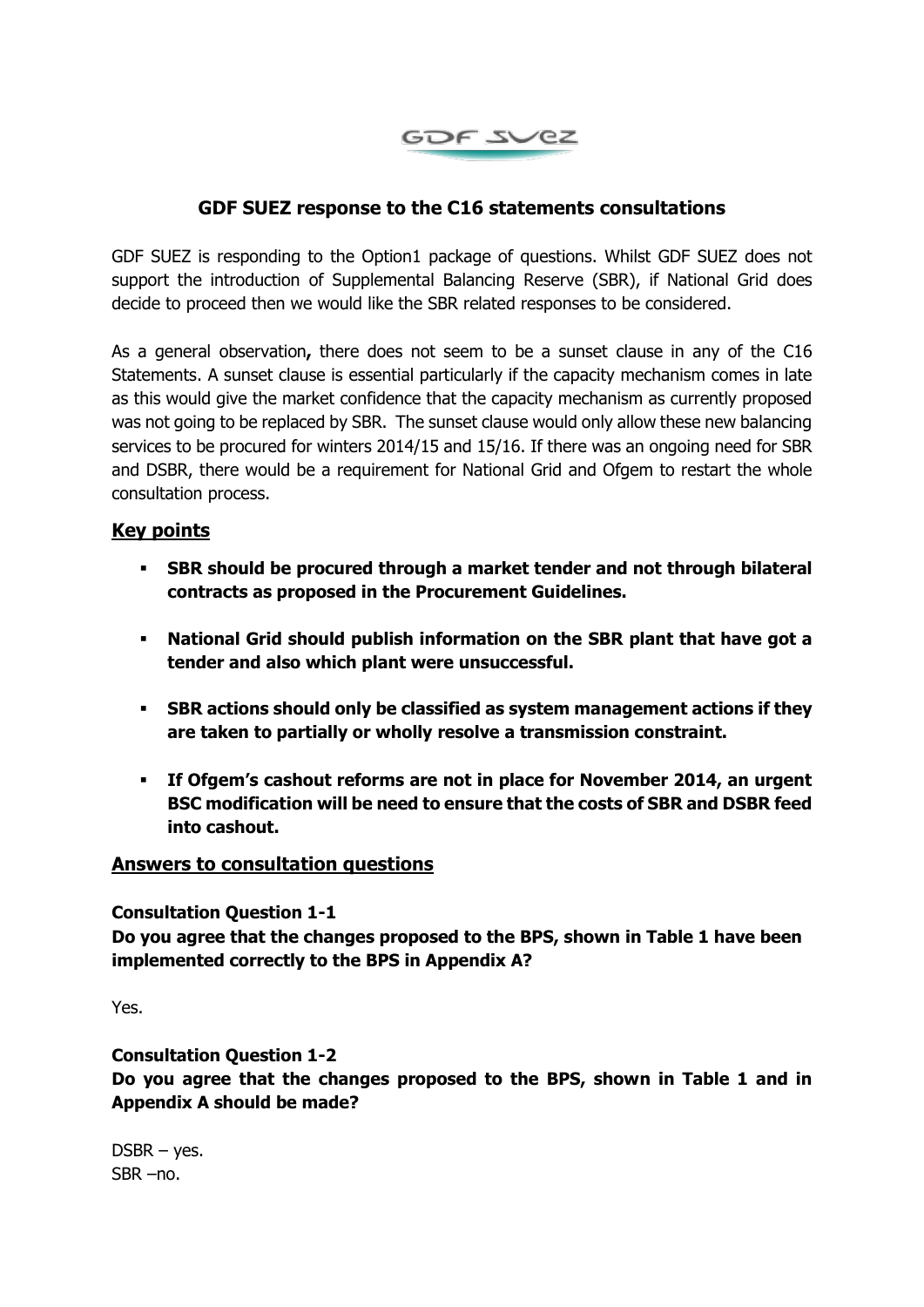**Consultation Question 1-3 – Do you have any other comments in relation to the changes proposed to the BPS under Option 1?** No.

**Consultation Question 1-4 Do you agree that the changes proposed to the BSAD, shown in Table 2 have been implemented correctly to the BSAD in Appendix B?**

Yes.

# **Consultation Question 1-5 Do you agree that the changes proposed to the BSAD, shown in Table 2 and in Appendix B, should be made?**

DSBR – yes.  $SBR - no$ .

## **Consultation Question 1-6**

# **Do you have any other comments in relation to the changes proposed to the BSAD under Option 1?**

National Grid acknowledges that the costs of SBR and DSBR should feed into cashout prices but is awaiting Ofgem's reform of the cashout arrangements to suggest how. For this reason, National Grid is not proposing to factor the costs of these services into the BPA.

Ofgem has indicated that they will make a decisions on the type of reforms to the cashout arrangements by next Spring. After this, modifications will have to be raised. Due to the complexity of some of Ofgem's proposals and in particular the treatment of reserve option fees, it would seem very unlikely that the necessary modifications that would allow SBR and DSBR to feed into cashout will be in place in time for November 2014.

It is important that these costs do feature in cashout as without this, the market will not be able to see and respond to this scarcity signal. If Ofgem is not able to have the reforms in place by November 2014 then a workaround must be in place in the meantime. This could be achieved with an urgent BSC modification.

# **Consultation Question 1-7 Do you agree that the changes proposed to the PG, shown in Table 3 have been implemented correctly to the PG in Appendix C?**

No - In the procurement guidelines it says that DSBR will be procured via a market tender and SBR through bilateral contracts. The consultation clearly states that SBR will be procured via a tender. The proposed changes to the Procurement Guidelines should be reviewed to ensure that this is clear.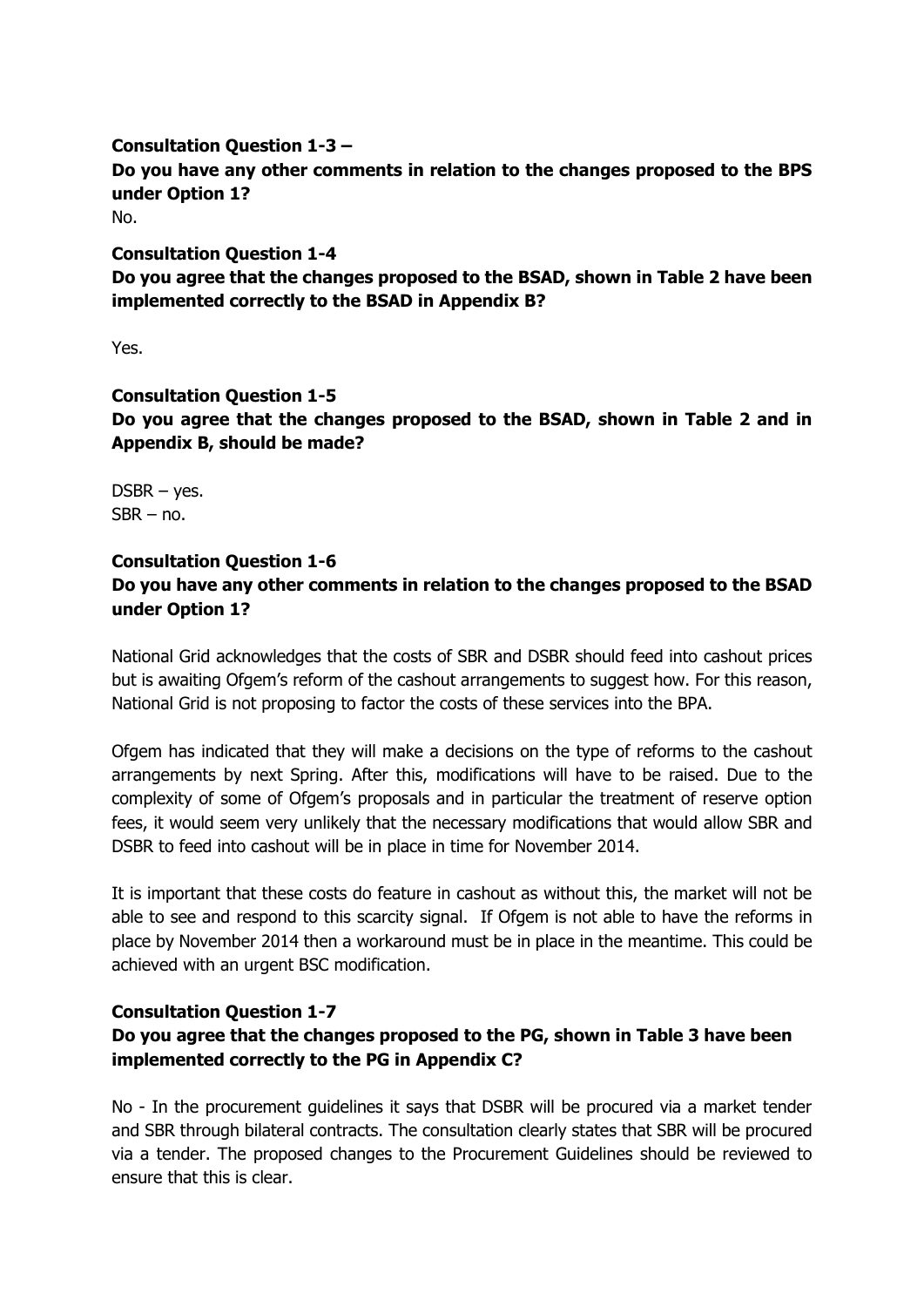The procurement guidelines also propose that the quantity of Supplemental Balancing Reserve and associated capability prices procured will be published and the quantity and utilisation price of any SBR despatched will be published.

Information should also be published as to which plant have got a tender and also which plant were unsuccessful (and therefore have to remain out of the market) as with this information the market can make an assessment of plant margins.

## **Consultation Question 1-8**

**Do you agree that the changes proposed to the PG, shown in Table 3 and in Appendix C should be made?**

DSBR – yes SBR – no

## **Consultation Question 1-10**

# **Do you agree that the changes proposed to the SMAF, shown in Table 4 have been implemented correctly to the SMAF in Appendix D?**

No. GDF SUEZ does not agree that an SBR action should be automatically treated as a system management action.

Intuitively these actions will have been taken to correct a supply shortfall and not for system management reasons. If this clause is to remain in the text then additional words should be added at the end to say "that partially or wholly resolves a transmission constraint".

For further information please contact:

Libby Glazebrook Policy Advisor, Electricity Markets GDF SUEZ UK-Europe Senator House 85 Queen Victoria Street London, EC4V 4DP Telephone: 01244 504658 Email address: [libby.glazebrook@gdfsuez.com](mailto:libby.glazebrook@gdfsuez.com)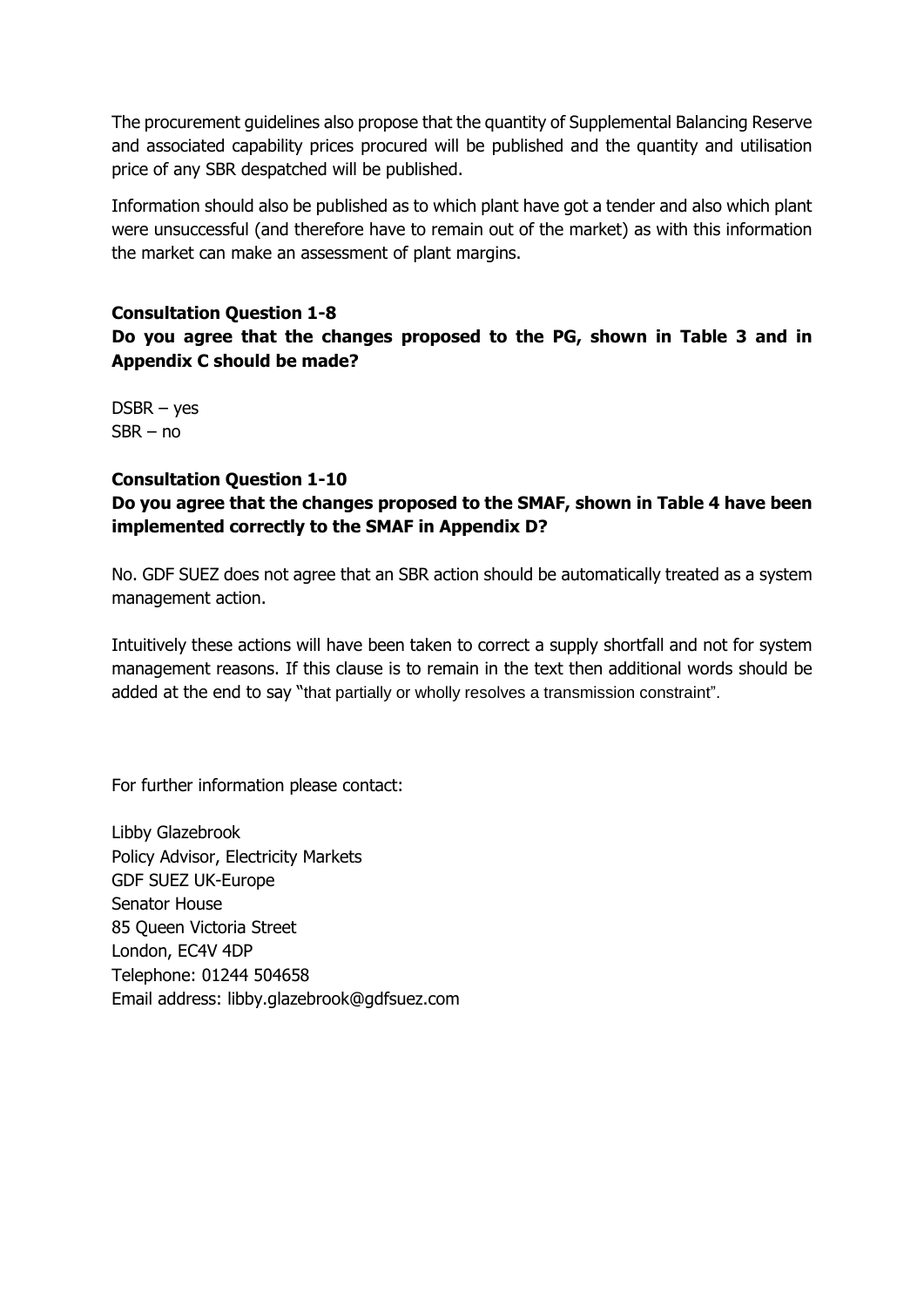# Appendix M - Response Proforma

National Grid invites responses to this consultation by 11<sup>th</sup> November 2013. The responses to the specific consultation questions (below) or any other aspect of this consultation can be provided by completing the following proforma.

Please return the completed proforma to balancingservices@nationalgrid.com

| Respondent:                                                                        | Mari Toda         |
|------------------------------------------------------------------------------------|-------------------|
| <b>Company Name:</b>                                                               | <b>EDF Energy</b> |
| Does this response contain<br>confidential information? If yes,<br>please specify. | <b>No</b>         |

Please indicate your preferred Option, answering the relevant questions accordingly:

| <b>Preference</b>       | <b>Response</b><br><b>Y/N</b> | <b>Question Responses</b>                  |
|-------------------------|-------------------------------|--------------------------------------------|
| Option 1 - DSBR and SBR |                               | Please complete questions 1-1 to 1-13 only |
| Option 2 - DBSR only    |                               | Please complete questions 2-1 to 2-10 only |
| Option 3 - SBR only     | N                             | Please complete questions 3-1 to 3-13 only |

# Option 1 - DSBR and SBR

| <b>No</b> | Question                                                                                                                                             | <b>Response</b><br>(Y/N) | <b>Rationale</b>                                                                                                                                                                                                                                                                                                                                                                                                    |
|-----------|------------------------------------------------------------------------------------------------------------------------------------------------------|--------------------------|---------------------------------------------------------------------------------------------------------------------------------------------------------------------------------------------------------------------------------------------------------------------------------------------------------------------------------------------------------------------------------------------------------------------|
| $1 - 1$   | Do you agree that the<br>changes proposed to the<br>BPS, shown in Table 1,<br>have been implemented<br>correctly to the BPS in<br><b>Appendix A?</b> |                          | The changes illustrated in Table 1 reflect the<br>proposed changes in the BPS.<br>The revised BPS could, however, benefit from<br>using abbreviations defined earlier. For<br>example, on p.17, instead of spelling out<br>Balancing Mechanism, the abbreviation BM<br>could be used. Similarly, on p.17, instead of<br>spelling out Supplemental Balancing Reserve<br>service, the abbreviation SBR could be used. |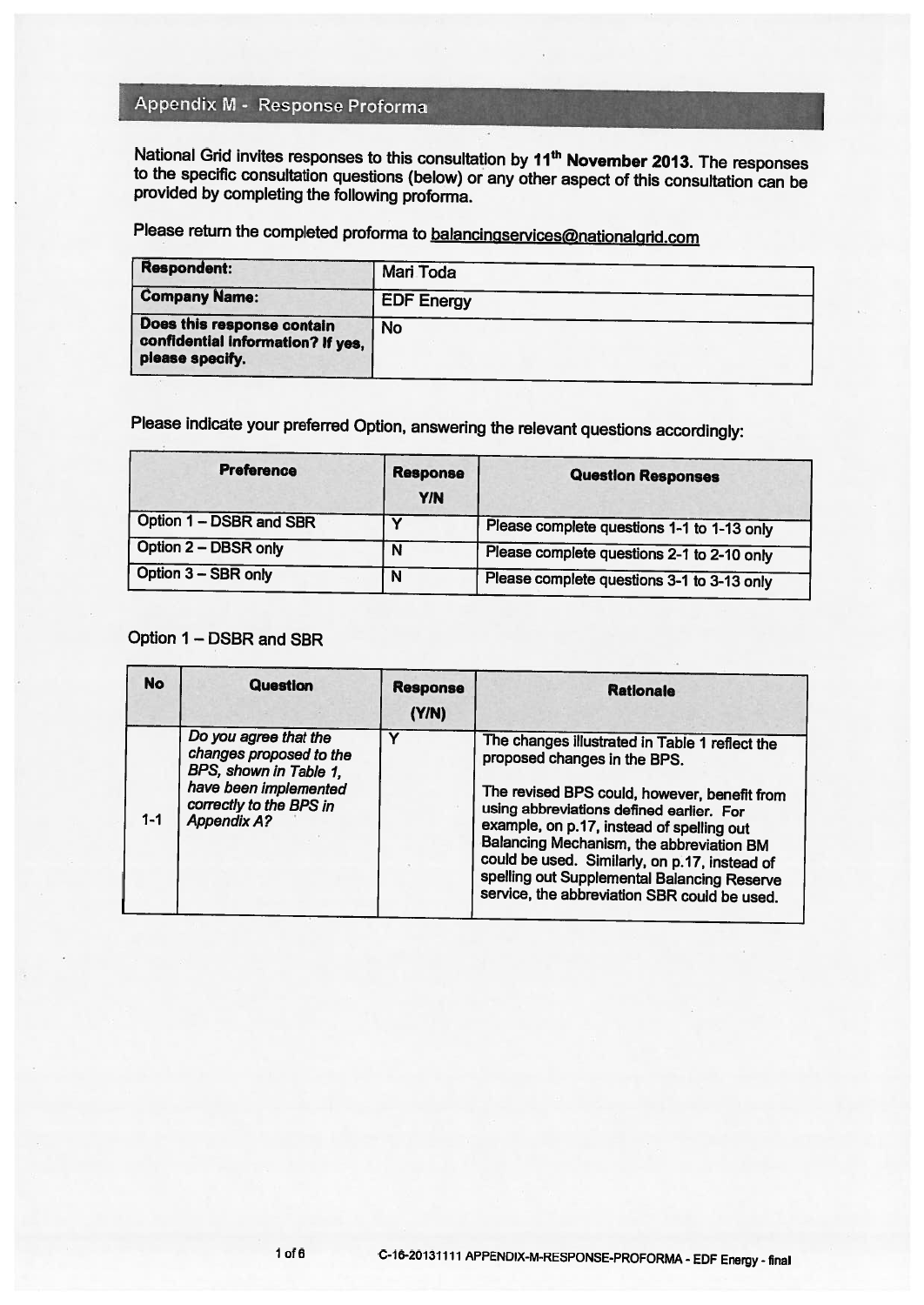| <b>No</b> | <b>Question</b>                                                                                                                                        | <b>Response</b><br>(Y/N) | <b>Rationale</b>                                                                                                                                                                                                                                                                                                                                                                                                                                                                                                                                                                                                                                                                                                                                                                                                                                                                         |
|-----------|--------------------------------------------------------------------------------------------------------------------------------------------------------|--------------------------|------------------------------------------------------------------------------------------------------------------------------------------------------------------------------------------------------------------------------------------------------------------------------------------------------------------------------------------------------------------------------------------------------------------------------------------------------------------------------------------------------------------------------------------------------------------------------------------------------------------------------------------------------------------------------------------------------------------------------------------------------------------------------------------------------------------------------------------------------------------------------------------|
| $1 - 2$   | Do you agree that the<br>changes proposed to the<br>BPS, shown in Table 1 and<br>in Appendix A, should be<br>made?                                     | <b>See</b><br>comments.  | In general, we agree that the proposed<br>changes are consistent with the consultation<br>proposals and should be made.<br>One key issue that we have is the impact SBR<br>could have on Maximum Generation services.<br>The consultation states that the SBR would be<br>used as a last resort but the proposed<br>amendments to the BPS (p.12) states that<br>Maximum Generation will be despatched after<br>SBR. In our view, it should be despatched<br>ahead of SBR and the BPS should reflect this.<br>If the intention is to despatch SBR ahead of<br>Maximum Generation, we are concerned that<br>SBR would displace Maximum Generation<br>which does not receive an availability fee. This<br>issue has not been addressed (nor discussed)<br>and we do not think the changes to the BPS<br>should be made without proper recourse for<br>Maximum Generation service providers. |
| $1-3$     | Do you have any other<br>comments in relation to the<br>proposed changes to the<br><b>BPS under Option 1?</b>                                          | Y                        | As mentioned above, we are concerned that<br>SBR would displace Maximum Generation.<br>This issue has not been addressed (nor<br>discussed) and we do not think the changes to<br>the BPS should be made without proper<br>recourse for Maximum Generation service<br>providers. More clarity regarding the hierarchy<br>of despatch will be useful.                                                                                                                                                                                                                                                                                                                                                                                                                                                                                                                                     |
| $1-4$     | Do you agree that the<br>changes proposed to the<br>BSAD, shown in Table 2,<br>have been implemented<br>correctly to the BSAD in<br><b>Appendix B?</b> | Ÿ                        | The changes illustrated in Table 2 reflect the<br>proposed changes in the BSAD.                                                                                                                                                                                                                                                                                                                                                                                                                                                                                                                                                                                                                                                                                                                                                                                                          |
| $1-5$     | Do you agree that the<br>changes proposed to the<br><b>BSAD, shown in Table 2</b><br>and in Appendix B, should<br>be made?                             | <b>See</b><br>comments.  | In general, we agree that the proposed<br>changes are consistent with the consultation<br>proposals and should be made.<br>The BSAD states that the set-up fees for DSBR<br>and capability payments for SBR will not feed<br>in to the calculation of BPA. To be consistent<br>with Ofgem's EBSCR proposals, we think this<br>is right. However, Ofgem's proposals may not<br>be fully adopted or implemented until<br>2015/2016 and it is not clear what NGET<br>proposes to do in the interim period. In the<br>short term, it may be necessary for these fees<br>and payments to feed in to the calculation of<br>BPA. The BSAD will need to capture the<br>interim arrangements before the EBSCR<br>proposals come in to effect.                                                                                                                                                     |
| $1 - 6$   | Do you have any other<br>comments in relation to the<br>proposed changes to the<br><b>BSAD under Option 1?</b>                                         | Ÿ                        | We note that there is no mention of the<br>treatment of utilisation fees in the BSAD.                                                                                                                                                                                                                                                                                                                                                                                                                                                                                                                                                                                                                                                                                                                                                                                                    |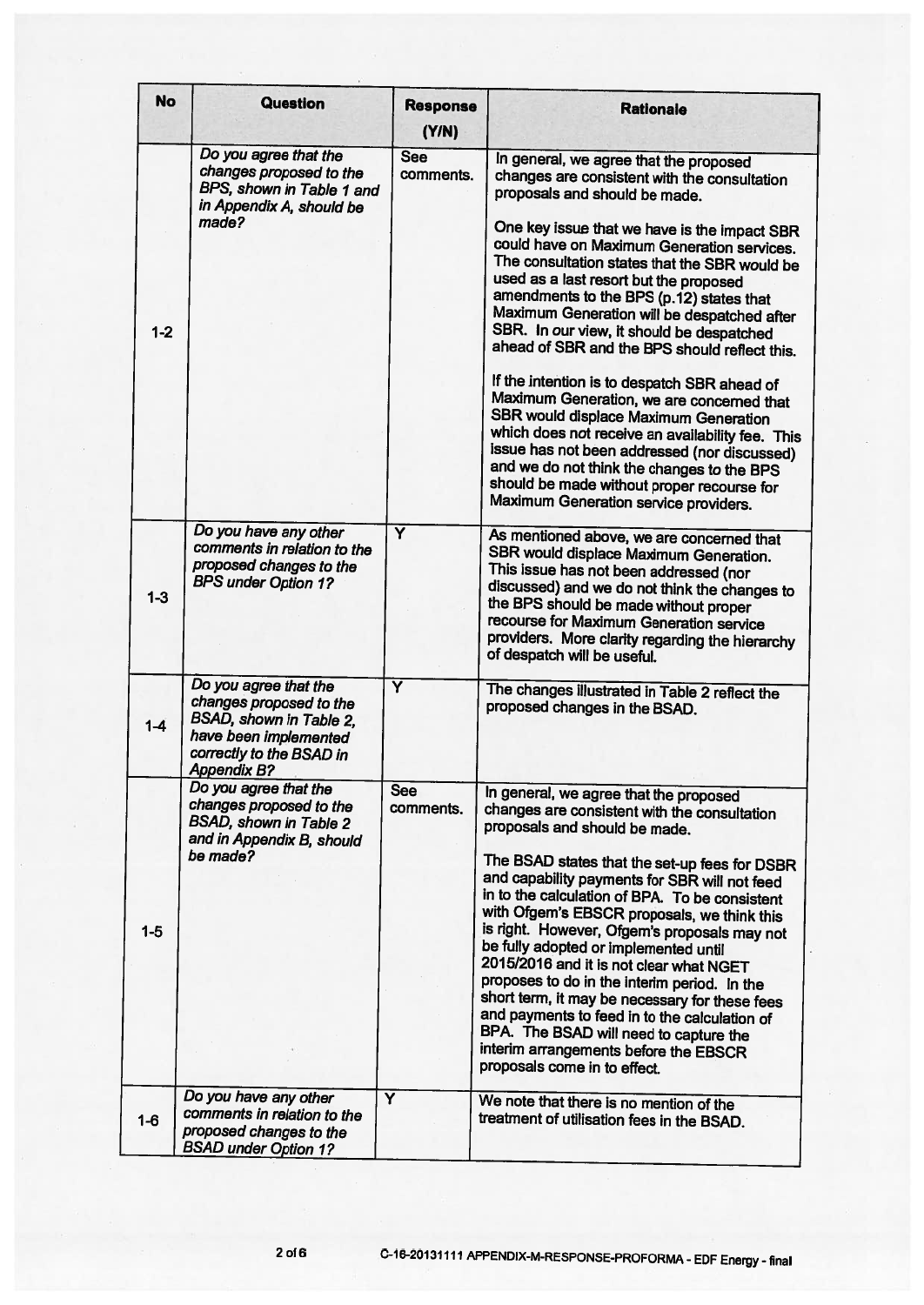| <b>No</b> | <b>Question</b>                                                                                                                                         | <b>Response</b><br>(YN) | <b>Rationale</b>                                                                                                                                                                                                                                                                                                                                                                                                       |
|-----------|---------------------------------------------------------------------------------------------------------------------------------------------------------|-------------------------|------------------------------------------------------------------------------------------------------------------------------------------------------------------------------------------------------------------------------------------------------------------------------------------------------------------------------------------------------------------------------------------------------------------------|
| $1 - 7$   | Do you agree that the<br>changes proposed to the<br>PG, shown in Table 3, have<br>been implemented correctly<br>to the PG in Appendix C?                | $\overline{\mathsf{Y}}$ | The changes illustrated in Table 3 reflect the<br>proposed changes in the PG.                                                                                                                                                                                                                                                                                                                                          |
| $1 - 8$   | Do you agree that the<br>changes proposed to the<br>PG, shown in Table 3 and<br>in Appendix C, should be<br>made?                                       | <b>See</b><br>comments. | In general, we agree that the proposed<br>changes are consistent with the consultation<br>proposals and should be made.<br>However, on p.28, for SBR, the means of<br>procurement should state that it will be bilateral<br>contracts derived from market tenders.<br>Additionally, the timescales should explicitly<br>state that it will be withdrawn on the first date<br>the capacity mechanism comes into effect. |
| $1 - 9$   | Do you have any other<br>comments in relation to the<br>proposed changes to the<br>PG under Option 1?                                                   | $\overline{\mathbf{N}}$ |                                                                                                                                                                                                                                                                                                                                                                                                                        |
| $1 - 10$  | Do you agree that the<br>changes proposed to the<br>SMAF, shown in Table 4,<br>have been implemented<br>correctly to the SMAF in<br><b>Appendix D?</b>  | <b>See</b><br>comments. | On the title page, the version date says<br>01.04.14. It should be 01.01.14. Apart from<br>that, the changes are consistent with the<br>consultation proposals and should be made.                                                                                                                                                                                                                                     |
| $1 - 11$  | Do you agree that the<br>changes proposed to the<br>SMAF, shown in Table 4<br>and in Appendix D, should<br>be made?                                     | $\overline{\mathsf{Y}}$ | With amendments highlighted above.                                                                                                                                                                                                                                                                                                                                                                                     |
| $1 - 12$  | Do you have any other<br>comments in relation to the<br>proposed changes to the<br><b>SMAF under Option 1?</b>                                          | $\overline{\mathsf{Y}}$ | We note that there is no mention of the<br>treatment of utilisation fees in the SMAF.                                                                                                                                                                                                                                                                                                                                  |
| $1 - 13$  | Although your preference<br>was for Option 1, do you<br>have any additional<br>comments on Option 2 and<br>/or Option 3 that you would<br>like to make? | $\overline{\mathsf{N}}$ |                                                                                                                                                                                                                                                                                                                                                                                                                        |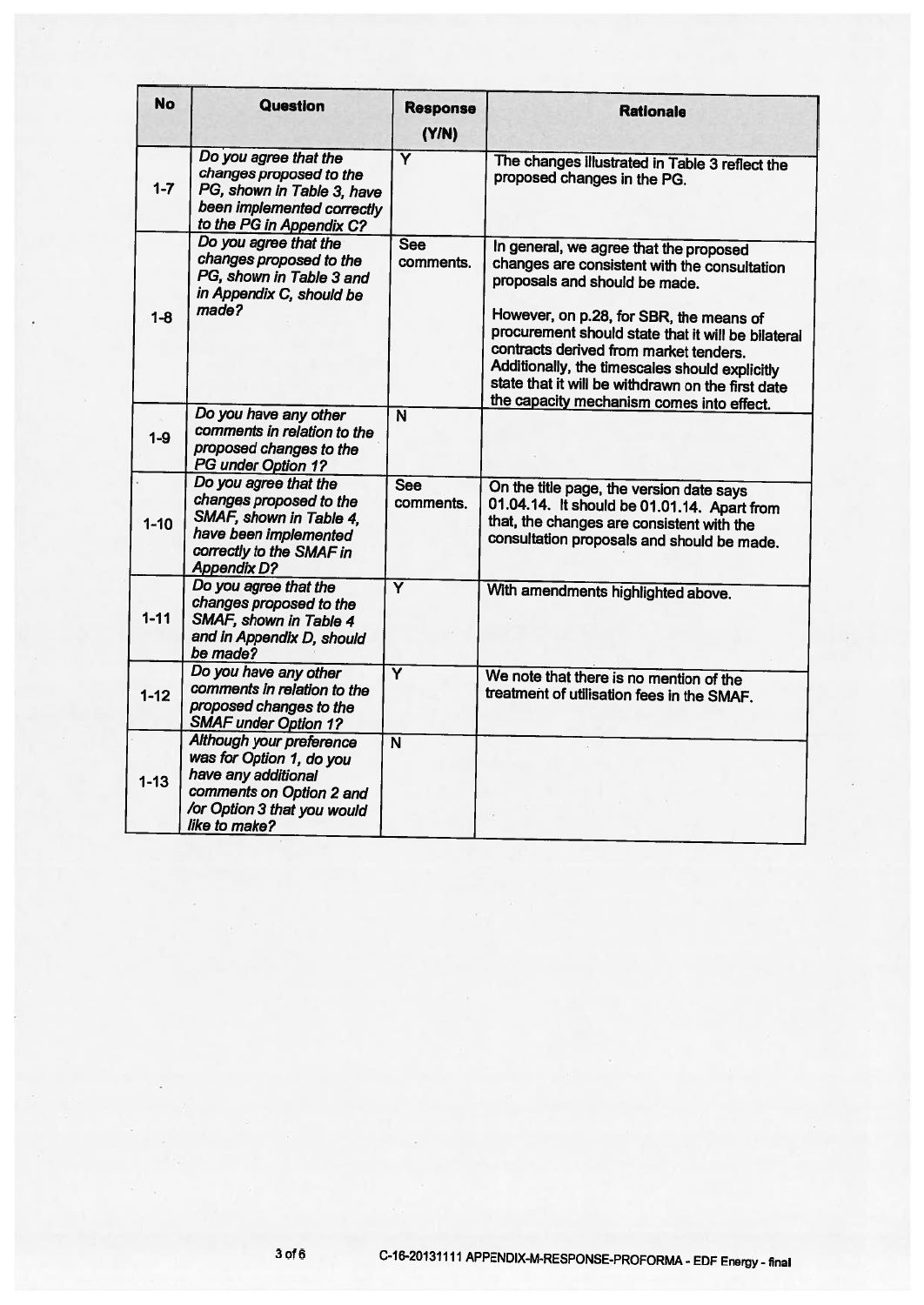# Option 2 - DSBR only

ä,

| <b>No</b> | <b>Question</b>                                                                                                                                         | <b>Response</b><br>(Y/N) | <b>Rationale</b> |
|-----------|---------------------------------------------------------------------------------------------------------------------------------------------------------|--------------------------|------------------|
| $2 - 1$   | Do you agree that the<br>changes proposed to the<br>BPS, shown in Table 5,<br>have been implemented<br>correctly to the BPS in<br><b>Appendix E?</b>    |                          |                  |
| $2 - 2$   | Do you agree that the<br>changes proposed to the<br>BPS, shown in Table 5 and<br>in Appendix E, should be<br>made?                                      |                          |                  |
| $2 - 3$   | Do you have any other<br>comments in relation to the<br>proposed changes to the<br><b>BPS under Option 2?</b>                                           |                          |                  |
| $2 - 4$   | Do you agree that the<br>changes proposed to the<br>BSAD, shown in Table 6,<br>have been implemented<br>correctly to the BSAD in<br><b>Appendix F?</b>  |                          |                  |
| $2 - 5$   | Do you agree that the<br>changes proposed to the<br><b>BSAD, shown in Table 6</b><br>and in Appendix F, should<br>be made?                              |                          |                  |
| $2 - 6$   | Do you have any other<br>comments in relation to the<br>proposed changes to the<br><b>BSAD under Option 2?</b>                                          |                          |                  |
| $2 - 7$   | Do you agree that the<br>changes proposed to the<br>PG, shown in Table 7, have<br>been implemented correctly<br>to the PG in Appendix G?                |                          |                  |
| $2 - 8$   | Do you agree that the<br>changes proposed to the<br>PG, shown in Table 7 and<br>in Appendix G, should be<br>made?                                       |                          |                  |
| $2-9$     | Do you have any other<br>comments in relation to the<br>proposed changes to the<br><b>PG under Option 2?</b>                                            |                          |                  |
| $2 - 10$  | Although your preference<br>was for Option 2, do you<br>have any additional<br>comments on Option 1 and<br>/or Option 3 that you would<br>like to make? |                          |                  |

 $4$  of  $6$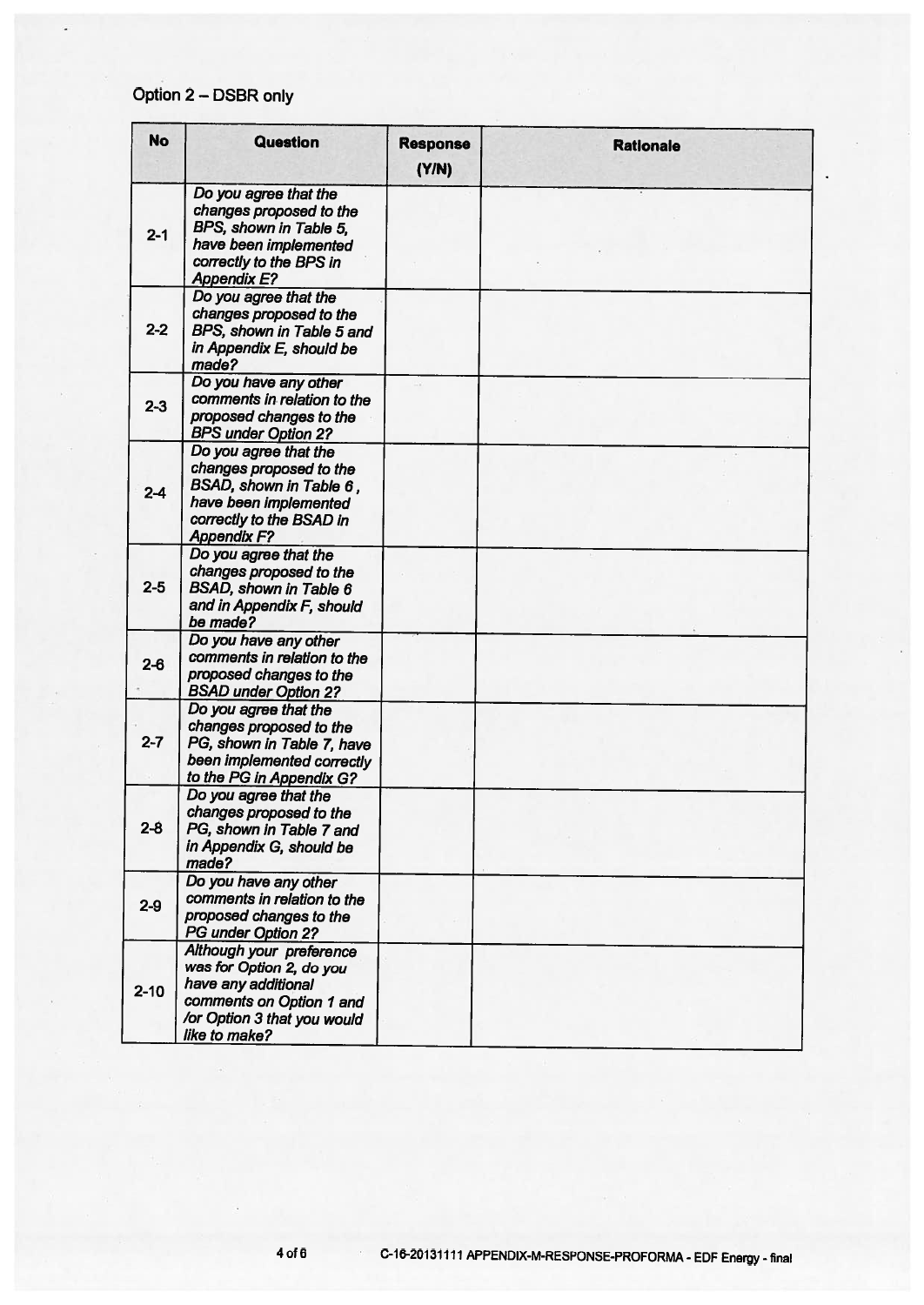# Option 3 - SBR only

| <b>No</b> | Question                                                                                                                                                | <b>Response</b><br>(Y/N) | <b>Rationale</b> |
|-----------|---------------------------------------------------------------------------------------------------------------------------------------------------------|--------------------------|------------------|
| $3 - 1$   | Do you agree that the<br>changes proposed to the<br>BPS, shown in Table 8,<br>have been implemented<br>correctly to the BPS in<br><b>Appendix H?</b>    |                          |                  |
| $3-2$     | Do you agree that the<br>changes proposed to the<br>BPS, shown in Table 8 and<br>in Appendix H, should be<br>made?                                      |                          |                  |
| $3-3$     | Do you have any other<br>comments in relation to the<br>proposed changes to the<br><b>BPS under Option 3?</b>                                           |                          |                  |
| $3-4$     | Do you agree that the<br>changes proposed to the<br>BSAD, shown in Table 9,<br>have been implemented<br>correctly to the BSAD in<br><b>Appendix J?</b>  |                          |                  |
| $3-5$     | Do you agree that the<br>changes proposed to the<br><b>BSAD, shown in Table 9</b><br>and in Appendix J, should<br>be made?                              |                          |                  |
| $3-6$     | Do you have any other<br>comments in relation to the<br>proposed changes to the<br><b>BSAD under Option 3?</b>                                          |                          |                  |
| $3 - 7$   | Do you agree that the<br>changes proposed to the<br>PG, shown in Table 10,<br>have been implemented<br>correctly to the PG in<br><b>Appendix K?</b>     |                          |                  |
| $3 - 8$   | Do you agree that the<br>changes proposed to the<br>PG, shown in Table 10 and<br>in Appendix K, should be<br>made?                                      |                          |                  |
| $3-9$     | Do you have any other<br>comments in relation to the<br>proposed changes to the<br>PG under Option 3?                                                   |                          |                  |
| $3 - 10$  | Do you agree that the<br>changes proposed to the<br>SMAF, shown in Table 11,<br>have been implemented<br>correctly to the SMAF in<br><b>Appendix L?</b> |                          |                  |
| $3 - 11$  | Do you agree that the<br>changes proposed to the<br>SMAF, shown in Table 11<br>and in Appendix L, should<br>be made?                                    |                          |                  |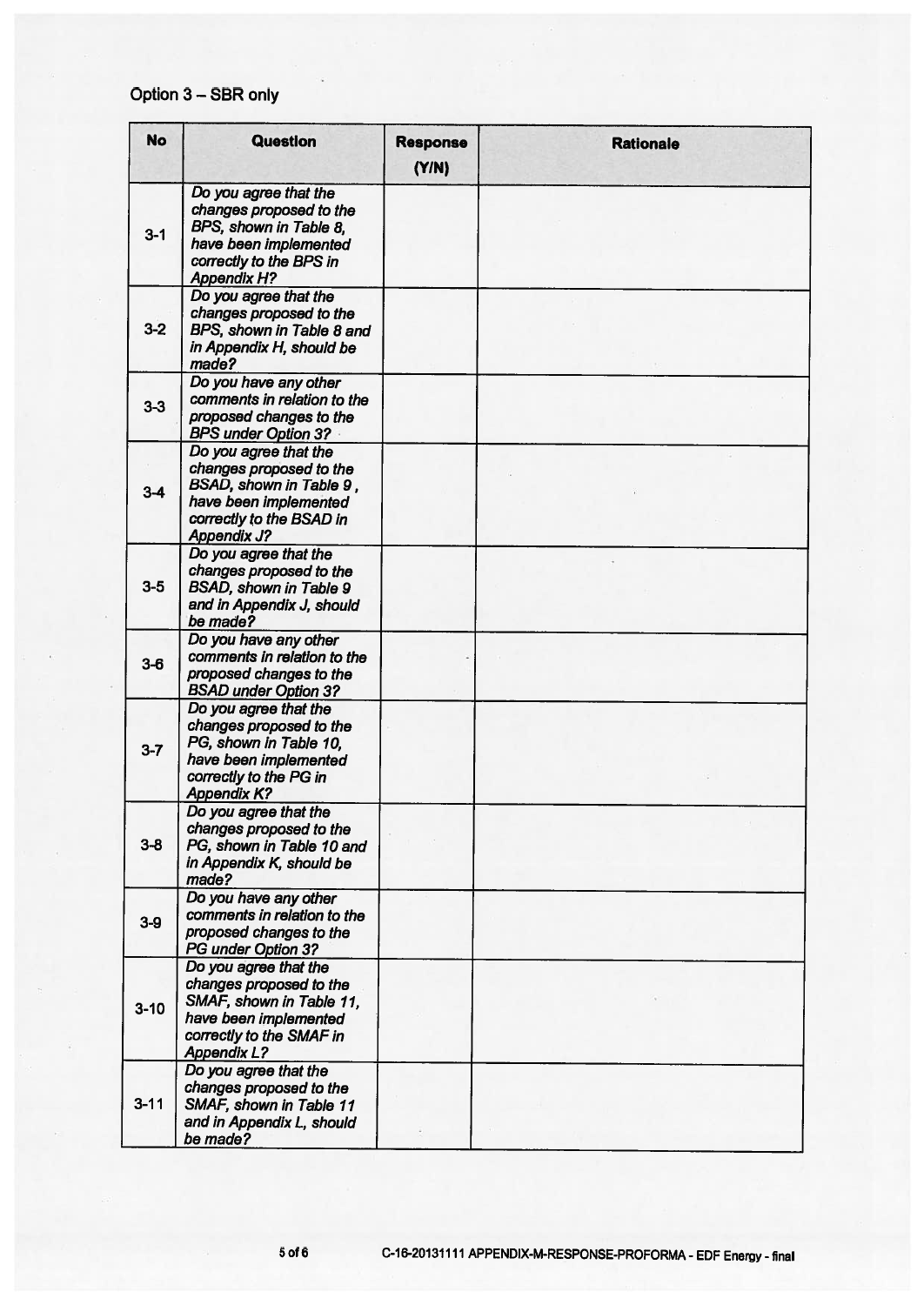| <b>No</b> | Question                                                                                                                                                | <b>Response</b><br>(Y/N) | <b>Rationale</b> |
|-----------|---------------------------------------------------------------------------------------------------------------------------------------------------------|--------------------------|------------------|
| $3 - 12$  | Do you have any other<br>comments in relation to the<br>proposed changes to the<br><b>SMAF under Option 3?</b>                                          |                          |                  |
| $3 - 13$  | Although your preference<br>was for Option 3, do you<br>have any additional<br>comments on Option 1 and<br>/or Option 2 that you would<br>like to make? |                          |                  |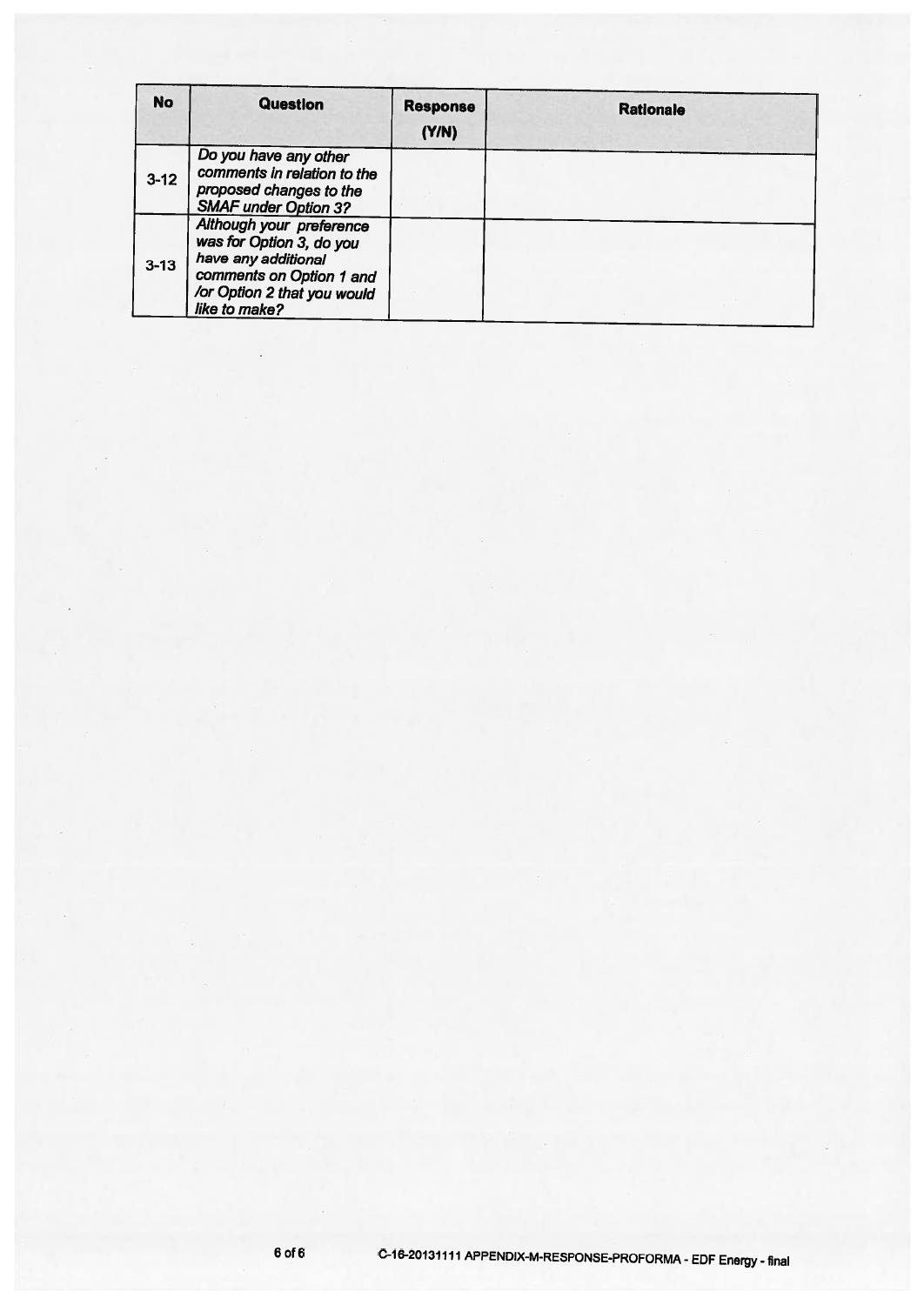

Grampian House 200 Dunkeld Road Perth PH1 3AQ

Nick Sargent, Commercial Analyst, National Grid House, Warwick Technology Park Gallows Hill, Warwick. CV34 6DA

Telephone: 01738 457377

Email: garth.graham@ sse.com

Date : 11 November 2013

Dear Nick,

**Balancing Services 'the Licence Condition C16 statements' Consultation - Proposed Revisions to the Balancing Principles Statement, Balancing Services Adjustment Data Methodology Statement, Procurement Guidelines, System Management Action Flagging Methodology Statement. Incorporation of Demand Side Balancing Reserve and Supplemental Balancing Reserve as Balancing Services.**

## **Option 3 changes - SBR Only - Proposed changes to the Balancing Principles Statement**

Please see our responses to the consultation questions for Option 3 - SBR only. We shall be responding separately to the associated main consultation on the two products themselves; namely Demand Side Balancing Reserve (DSBR) and Supplemental Balancing Reserve (SBR).

Our comments are mainly in relation to the Balancing Principles Statement (BPS), though touch on the Procurement Guidelines. Our response is in this letter format as there appears to be is no Appendix  $M$  – response Proforma on the National Grid website.

I hope you find our comments helpful.

Yours sincerely

Garth Graham Electricity Market Development Manager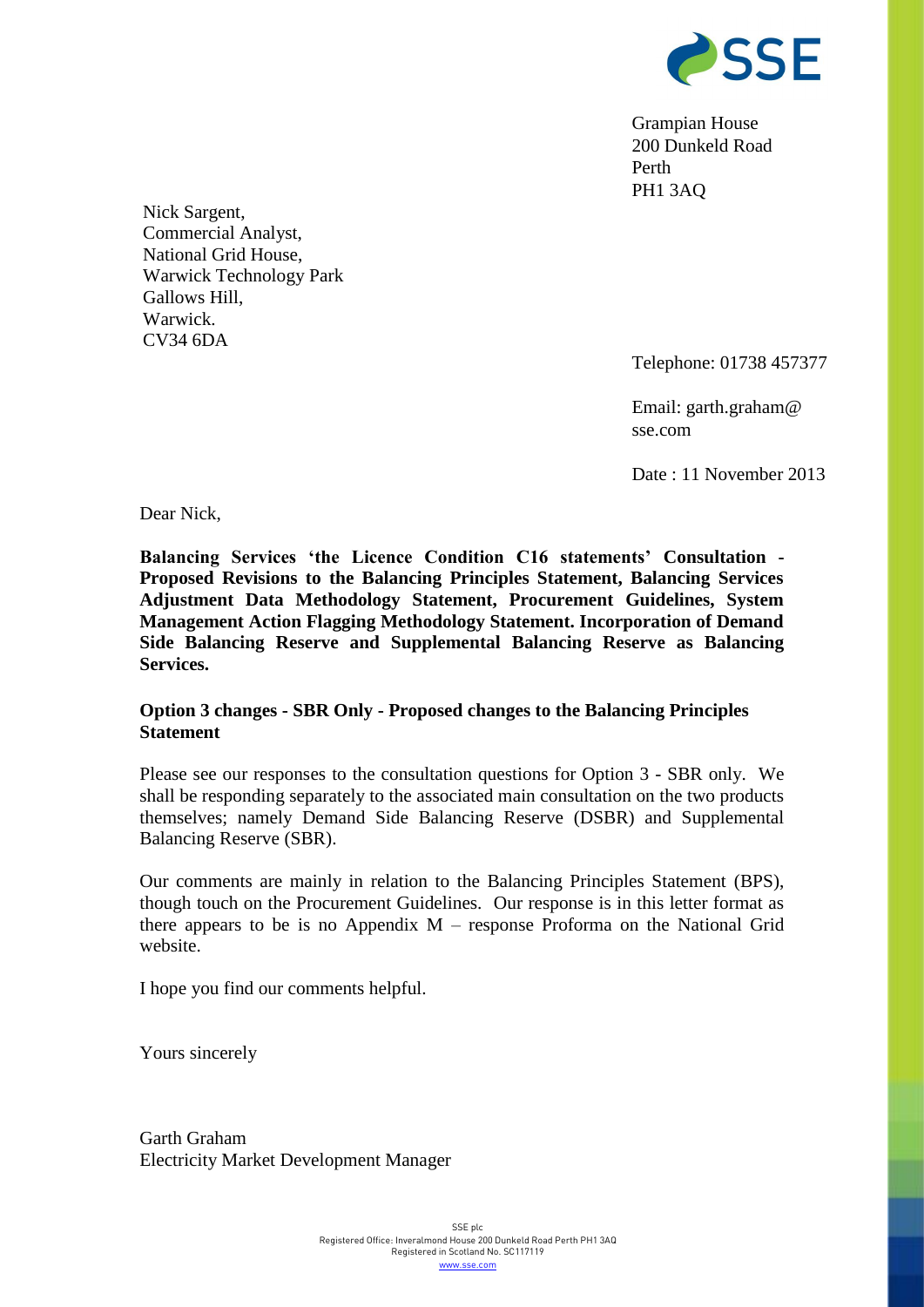

## *Consultation Question 3-1*

*Do you agree that the changes proposed to the BPS, shown in Table 8 have been implemented correctly to the BPS in Appendix H?*

No, please see our comments below.

## *Consultation Question 3-2*

*Do you agree that the changes proposed to the BPS, shown in Table 8 and in Appendix H, should be made?*

Not without account being taken of our comments below. In addition, the BPS will need to be subject to further review and consultation following the main consultation on the principles of DSBR and SBR.

### *Consultation Question 3-3*

*Do you have any other comments in relation to the changes proposed to the BPS under Option 3?*

No further comments than those below.

### **Balancing Principles Statement**

### **PART B: GENERAL PRINCIPLES**

### **Page 13 Part B Sec 5 (e) Maximum Generation Service**

*For the avoidance of doubt, valid and feasible Bid and Offers are those Bids and Offers which facilitate the delivery of energy within the relevant Settlement Period. Under certain exceptional circumstances, it may be necessary to invoke the Maximum Generation Service before all valid and feasible Bids and Offers or Demand Side Balancing Reserve or any available Supplemental Balancing Reserve have been accepted.* 

We have added the reference to SBR in the above.

# **Page 17 PART C: Sec 5 PRINCIPLES UNDERLYING BALANCING MEASURES**

*However, under certain circumstances, it may be necessary to invoke the Supplemental Balancing Reserve service before all valid and feasible Bids and Offers have been accepted or before all valid and feasible DSBR action have been called off. These circumstances may include:*

*(iv) where the acceptance of available Offers or call off of DSBR would lead to an erosion of frequency response and operational reserves below the required levels;*

We do not agree that SBR should be used before Offers in this circumstance. Instead the Offers should be used first with the SBR held back to provide frequency response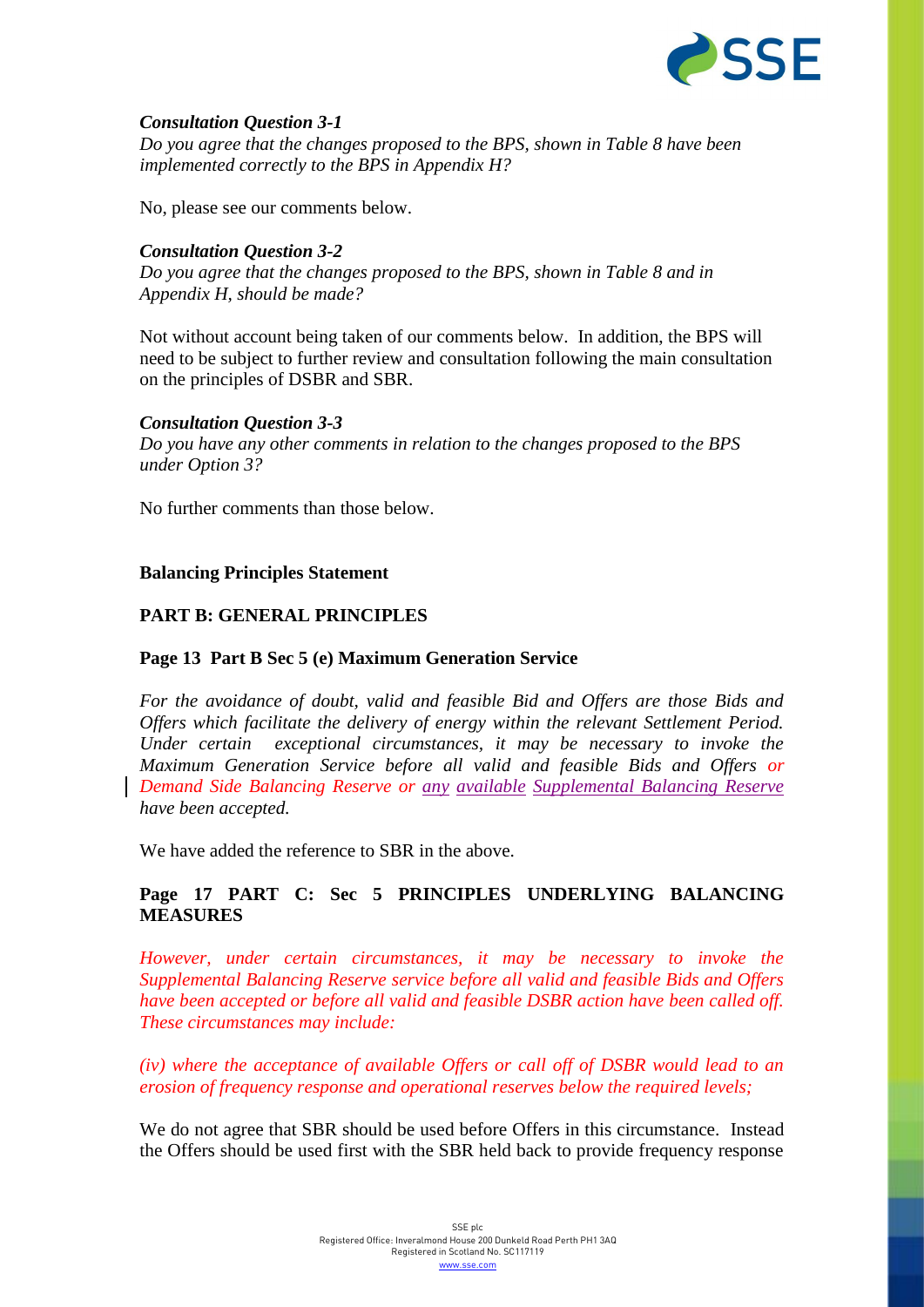

levels and operational reserves. In this way, the correct cost signal is being provided to the market and the SBR is only being used when all Offers have been taken.

#### **Page 31 Part D Sec 3.2 Reserve**

#### *(f) Supplemental Balancing Reserve*

*National Grid also reserves the right to take into account network constraints in assessing the relative merits of various SBR tenders.*

#### *(f) Supplemental Balancing Reserve*

*National Grid will not take into account network constraints in assessing the relative merits of various SBR tenders.*

The originally proposed wording is inconsistent with and a significant departure from both the main consultation document; which makes no reference to either location or network constraints with respect to the ability of generators to get an SBR contract; and also the Electricity Capacity Assessment carried out by Ofgem with regard to the level of capacity margin.

If National Grid wish to attempt to assess SBR tenders based on location and the potential for plant to be behind constraints, then the Ofgem capacity margin numbers on which the rationale for the SBR is based must similarly recognise the potential for these constraints. As it stands Ofgem's Electricity Capacity Assessment does not take into account transmission constraints when estimating future capacity margins. If it did this would highlight the current situation as being even worse than anticipated (and that more SBR plant is required?). Generation plant behind a network constraint is included in the Electricity Capacity Assessment of capacity margin (and on which basis the tender for SBR is justified) and therefore should also be included, on a likefor-like basis, in any tender by National Grid for SBR.

Given this we have proposed revised wording to make it clear that like Ofgem's Electricity Capacity Assessment, plant location and network constraints will not be taken into account when assessing SBR tender responses.

Finally, notwithstanding our comments that it should not be included, it is not clear that the statement "*take into account network constraints in assessing the relative merits of various SBR tenders*" should not be in the Procurement Guidelines since it is more to do with the assessment of tenders rather than the dispatch of plant.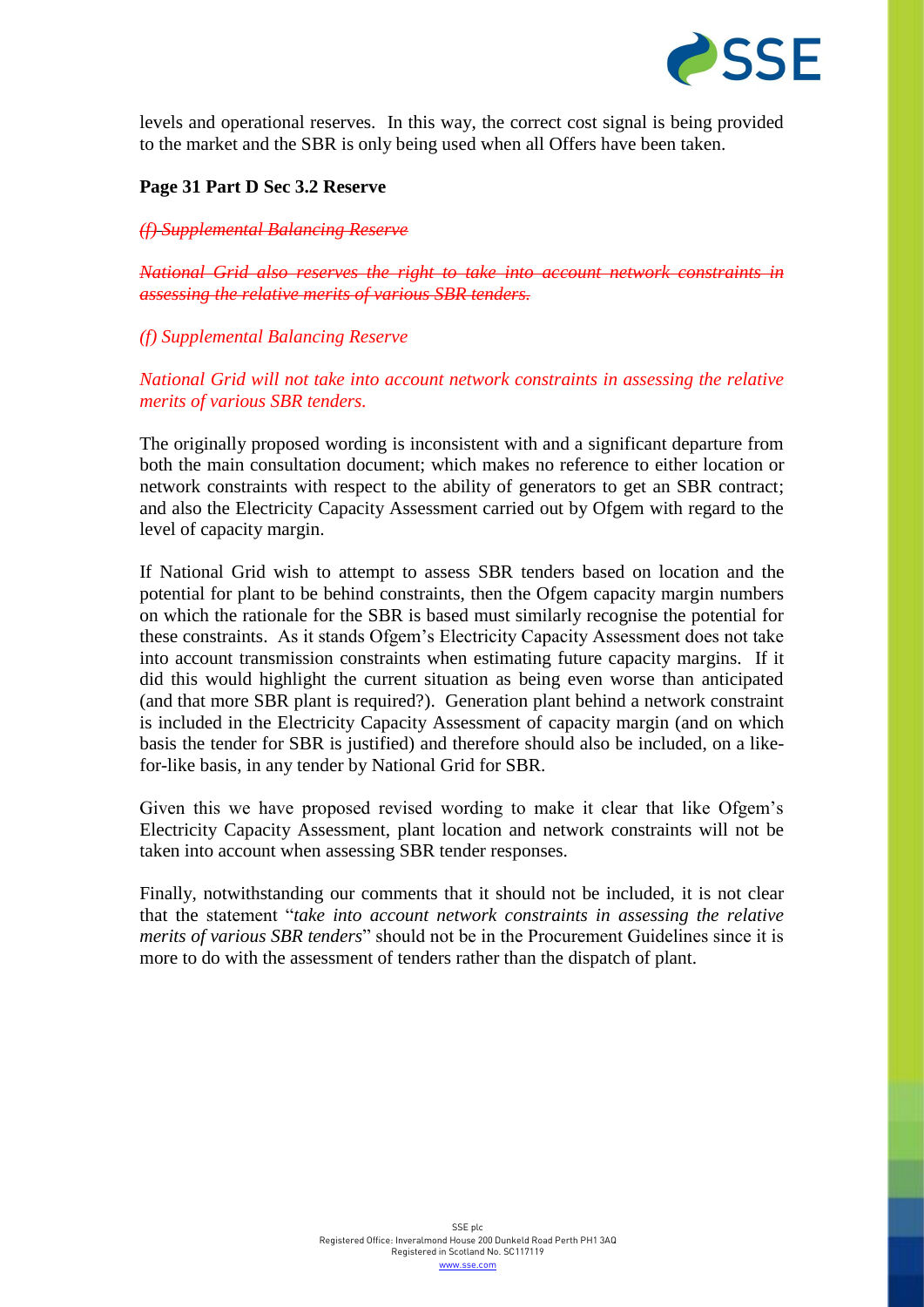

#### **Annex – Consultation Documents on National Grid Website**

#### C16 Consultations

On an annual basis, National Grid undertakes Consultations in respect of the C16 Statements. These are carried out in accordance with Special Condition C16 of the Transmission Licence. This page contains the latest Consultation carried out, together with Consultations from previous years which can be found in the archive.

Consultations 06 Nov 2013 C-16-DSBR-SBR-CONSULTATION-2013 [Download](http://www2.nationalgrid.com/WorkArea/DownloadAsset.aspx?id=25169) 144 KB

06 Nov 2013 APPENDIX-L-SMAF-V4\_0 October 13 [Download](http://www2.nationalgrid.com/WorkArea/DownloadAsset.aspx?id=25156) 98 KB

06 Nov 2013 APPENDIX-K-PG-V12\_0 October 13 [Download](http://www2.nationalgrid.com/WorkArea/DownloadAsset.aspx?id=25155) 114 KB

06 Nov 2013 APPENDIX-J-BSAD-V8\_0 October 13 [Download](http://www2.nationalgrid.com/WorkArea/DownloadAsset.aspx?id=25154) 99 KB

06 Nov 2013 APPENDIX-H-BPS-V12\_0 October 13 [Download](http://www2.nationalgrid.com/WorkArea/DownloadAsset.aspx?id=25153) 191 KB

06 Nov 2013 APPENDIX-G-PG-V12\_0 October 13 [Download](http://www2.nationalgrid.com/WorkArea/DownloadAsset.aspx?id=25152) 114 KB

06 Nov 2013 APPENDIX-F-BSAD-V8\_0 October 13 [Download](http://www2.nationalgrid.com/WorkArea/DownloadAsset.aspx?id=25151) 99 KB

06 Nov 2013 APPENDIX-E-BPS-V12\_0 October 13 [Download](http://www2.nationalgrid.com/WorkArea/DownloadAsset.aspx?id=25150) 184 KB

06 Nov 2013 APPENDIX-D-SMAF-V3\_0 October 13 [Download](http://www2.nationalgrid.com/WorkArea/DownloadAsset.aspx?id=25149) 98 KB

06 Nov 2013 APPENDIX-C-PG-V12\_0 October 13 [Download](http://www2.nationalgrid.com/WorkArea/DownloadAsset.aspx?id=25148) 156 KB

06 Nov 2013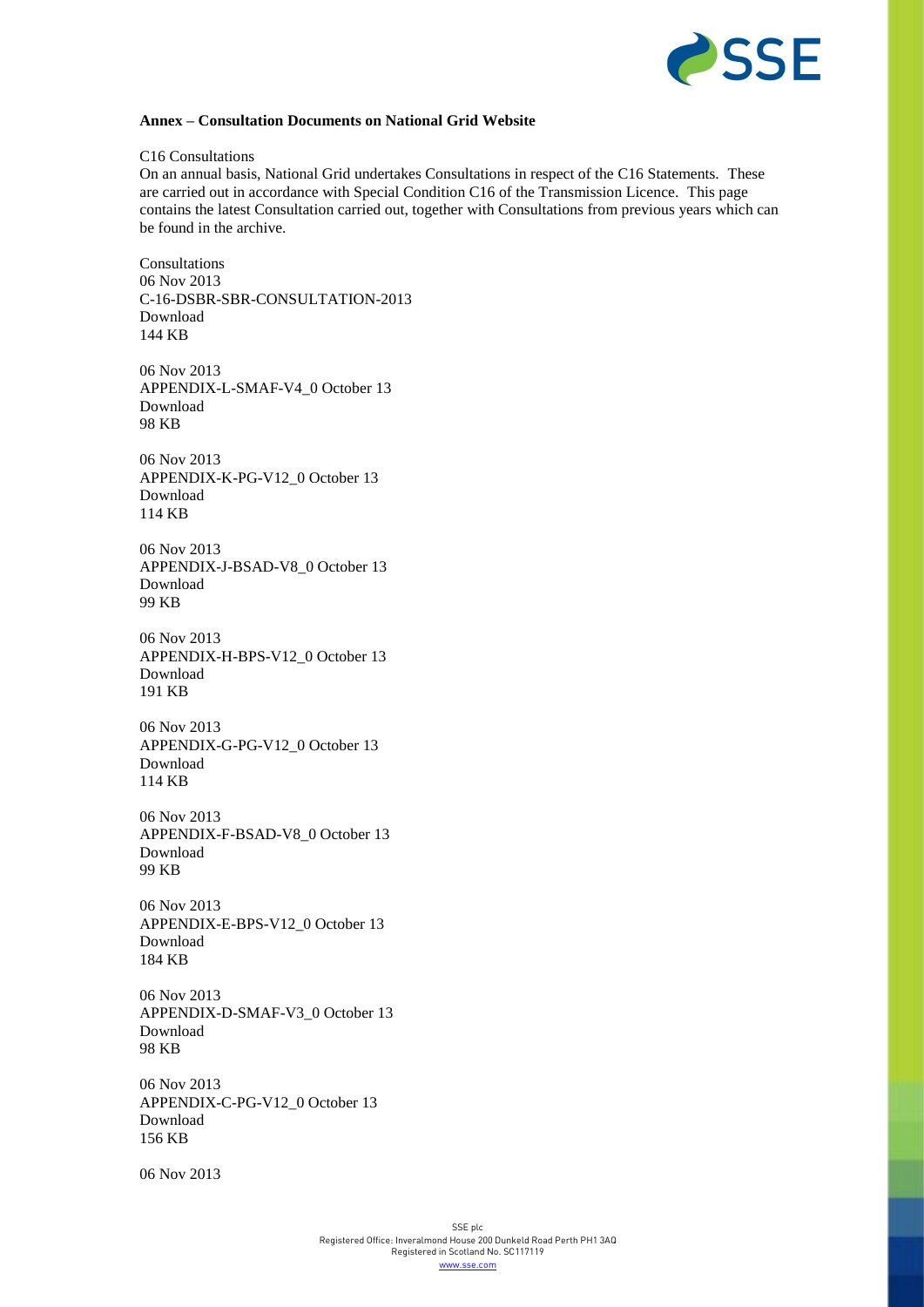

APPENDIX-B-BSAD-V8\_0 October 13 [Download](http://www2.nationalgrid.com/WorkArea/DownloadAsset.aspx?id=25147) 100 KB

06 Nov 2013 APPENDIX-A-BPS-V12\_0 October 13 [Download](http://www2.nationalgrid.com/WorkArea/DownloadAsset.aspx?id=25107) 195 KB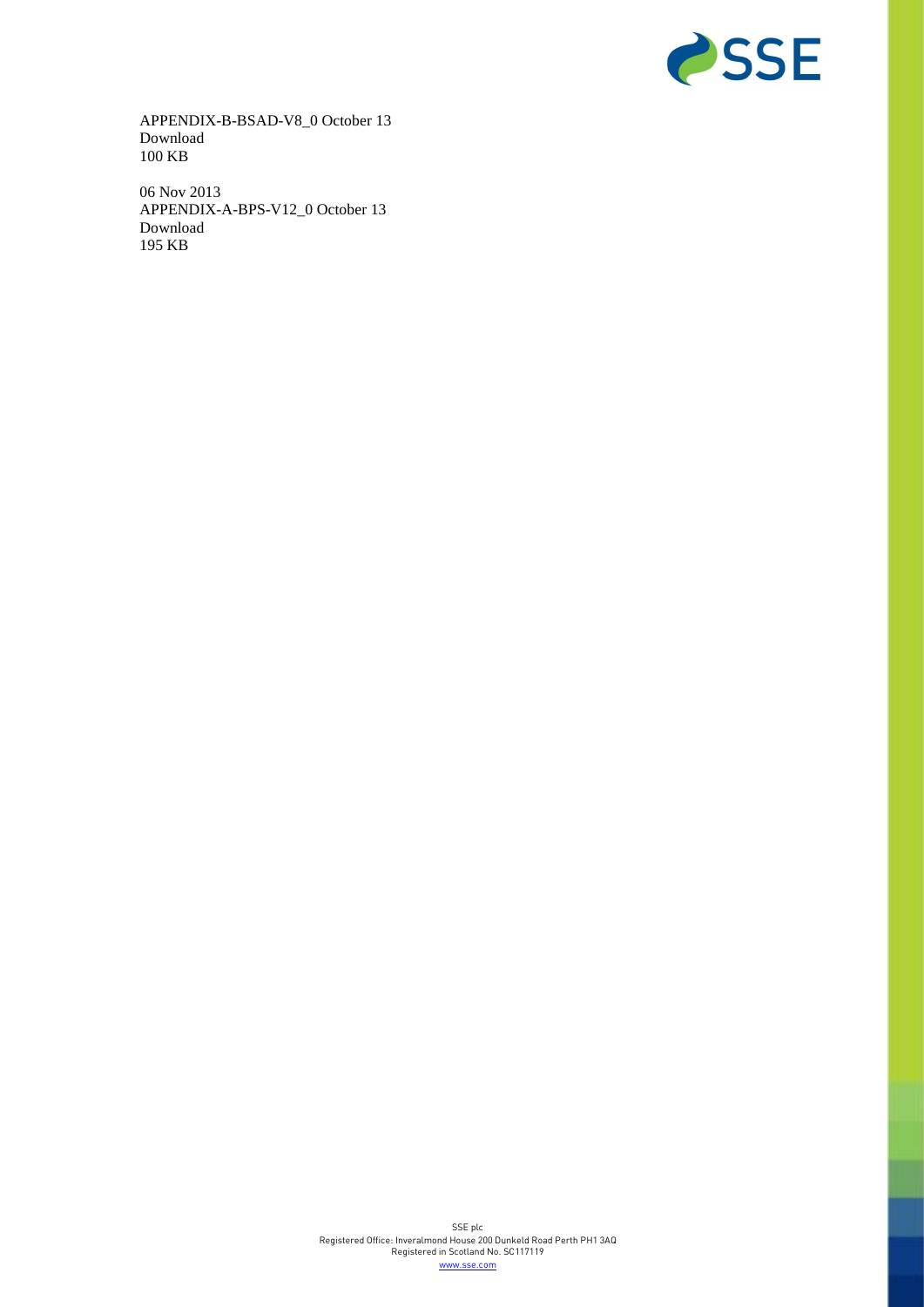# **Appendix M - Response Proforma**

National Grid invites responses to this consultation by **11th November 2013**. The responses to the specific consultation questions (below) or any other aspect of this consultation can be provided by completing the following proforma.

Please return the completed proforma to balancingservices@nationalgrid.com

| <b>Respondent:</b>                                                                 | Sara Bell                      |
|------------------------------------------------------------------------------------|--------------------------------|
| <b>Company Name:</b>                                                               | UK Demand Response Association |
| Does this response contain<br>confidential information? If yes,<br>please specify. | No.                            |

Please indicate your preferred Option, answering the relevant questions accordingly:

| <b>Preference</b>       | <b>Response</b><br>Y/N | <b>Question Responses</b>                  |
|-------------------------|------------------------|--------------------------------------------|
| Option 1 – DSBR and SBR |                        | Please complete questions 1-1 to 1-13 only |
| Option 2 – DBSR only    |                        | Please complete questions 2-1 to 2-10 only |
| Option 3 - SBR only     |                        | Please complete questions 3-1 to 3-13 only |

#### Option 1 – DSBR and SBR

| <b>No</b> | <b>Question</b>                                                                                                                                      | <b>Response</b> | <b>Rationale</b> |
|-----------|------------------------------------------------------------------------------------------------------------------------------------------------------|-----------------|------------------|
|           |                                                                                                                                                      | (Y/N)           |                  |
| $1 - 1$   | Do you agree that the<br>changes proposed to the<br>BPS, shown in Table 1,<br>have been implemented<br>correctly to the BPS in<br><b>Appendix A?</b> | Υ               |                  |
| $1 - 2$   | Do you agree that the<br>changes proposed to the<br>BPS, shown in Table 1 and<br>in Appendix A, should be<br>made?                                   | Y               |                  |
| $1-3$     | Do you have any other<br>comments in relation to the<br>proposed changes to the<br><b>BPS under Option 1?</b>                                        | N               |                  |
| $1 - 4$   | Do you agree that the<br>changes proposed to the<br>BSAD, shown in Table 2,<br>have been implemented<br>correctly to the BSAD in<br>Appendix B?      | Y               |                  |
| $1 - 5$   | Do you agree that the<br>changes proposed to the<br><b>BSAD, shown in Table 2</b><br>and in Appendix B, should<br>be made?                           | Y               |                  |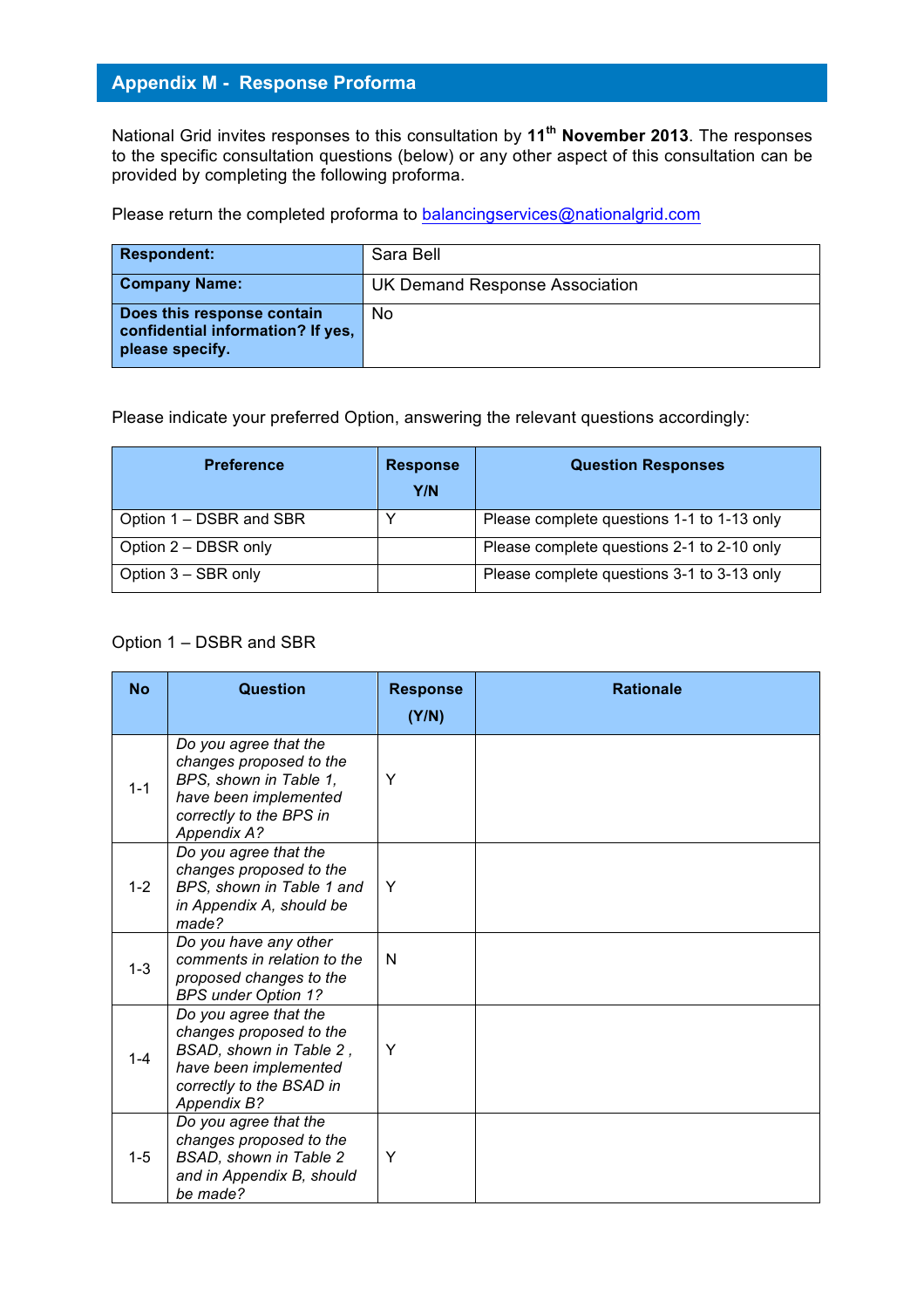| <b>No</b> | <b>Question</b>                                                                                                                                         | <b>Response</b><br>(Y/N) | <b>Rationale</b>                                                                                                                                                                                                                                                                                                                                                                                                                                                                                                                                                                                                                                                                                                                                                                                                                                                                                                                                    |
|-----------|---------------------------------------------------------------------------------------------------------------------------------------------------------|--------------------------|-----------------------------------------------------------------------------------------------------------------------------------------------------------------------------------------------------------------------------------------------------------------------------------------------------------------------------------------------------------------------------------------------------------------------------------------------------------------------------------------------------------------------------------------------------------------------------------------------------------------------------------------------------------------------------------------------------------------------------------------------------------------------------------------------------------------------------------------------------------------------------------------------------------------------------------------------------|
| $1 - 6$   | Do you have any other<br>comments in relation to the<br>proposed changes to the<br><b>BSAD under Option 1?</b>                                          | N                        |                                                                                                                                                                                                                                                                                                                                                                                                                                                                                                                                                                                                                                                                                                                                                                                                                                                                                                                                                     |
| $1 - 7$   | Do you agree that the<br>changes proposed to the<br>PG, shown in Table 3, have<br>been implemented correctly<br>to the PG in Appendix C?                | Y                        |                                                                                                                                                                                                                                                                                                                                                                                                                                                                                                                                                                                                                                                                                                                                                                                                                                                                                                                                                     |
| $1 - 8$   | Do you agree that the<br>changes proposed to the<br>PG, shown in Table 3 and<br>in Appendix C, should be<br>made?                                       | Y                        |                                                                                                                                                                                                                                                                                                                                                                                                                                                                                                                                                                                                                                                                                                                                                                                                                                                                                                                                                     |
| $1-9$     | Do you have any other<br>comments in relation to the<br>proposed changes to the<br>PG under Option 1?                                                   | N                        |                                                                                                                                                                                                                                                                                                                                                                                                                                                                                                                                                                                                                                                                                                                                                                                                                                                                                                                                                     |
| $1 - 10$  | Do you agree that the<br>changes proposed to the<br>SMAF, shown in Table 4,<br>have been implemented<br>correctly to the SMAF in<br><b>Appendix D?</b>  | Υ                        |                                                                                                                                                                                                                                                                                                                                                                                                                                                                                                                                                                                                                                                                                                                                                                                                                                                                                                                                                     |
| $1 - 11$  | Do you agree that the<br>changes proposed to the<br>SMAF, shown in Table 4<br>and in Appendix D, should<br>be made?                                     | Y                        |                                                                                                                                                                                                                                                                                                                                                                                                                                                                                                                                                                                                                                                                                                                                                                                                                                                                                                                                                     |
| $1 - 12$  | Do you have any other<br>comments in relation to the<br>proposed changes to the<br><b>SMAF under Option 1?</b>                                          | N                        |                                                                                                                                                                                                                                                                                                                                                                                                                                                                                                                                                                                                                                                                                                                                                                                                                                                                                                                                                     |
| $1 - 13$  | Although your preference<br>was for Option 1, do you<br>have any additional<br>comments on Option 2 and<br>/or Option 3 that you would<br>like to make? | Y                        | Implementation of SBR without a successful<br>DR opportunity alongside to address near-term<br>security of supply would substantially<br>disadvantage demand response. However, the<br>DSBR as proposed is not a viable opportunity.<br>We have a number of recommendations in<br>respect of DSBR, many of which we believe to<br>be essential to its success We therefore urge<br>National Grid to improve DSBR in the ways<br>suggested and implement both schemes,<br>rather than either moving forward with SBR<br>alone or moving forward with a weak version of<br>DSBR.<br>[Note that the UKDRA's position is that<br>implementation of the DSR Transitional<br>Arrangements coincident with the enduring<br>Capacity Market would provide DSR a viable<br>opportunity to address security of supply (and<br>could be run in parallel with the DSBR), but we<br>understand this consideration is outside the<br>scope of this consultation.] |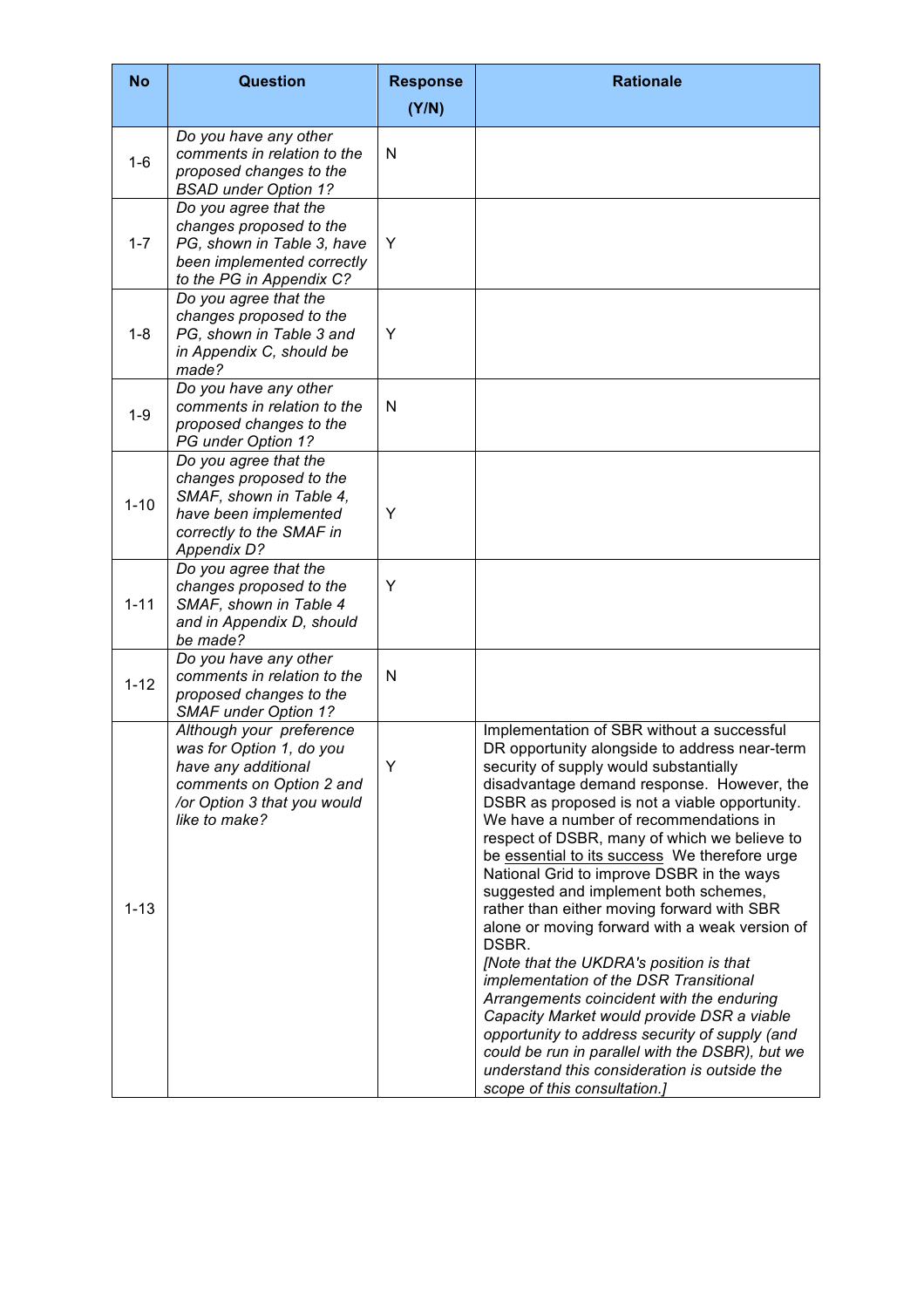| <b>No</b> | <b>Question</b>                                                                                                                                         | <b>Response</b> | <b>Rationale</b> |
|-----------|---------------------------------------------------------------------------------------------------------------------------------------------------------|-----------------|------------------|
|           |                                                                                                                                                         | (Y/N)           |                  |
| $2 - 1$   | Do you agree that the<br>changes proposed to the<br>BPS, shown in Table 5,<br>have been implemented<br>correctly to the BPS in<br>Appendix E?           | N/A             |                  |
| $2 - 2$   | Do you agree that the<br>changes proposed to the<br>BPS, shown in Table 5 and<br>in Appendix E, should be<br>made?                                      | N/A             |                  |
| $2 - 3$   | Do you have any other<br>comments in relation to the<br>proposed changes to the<br><b>BPS under Option 2?</b>                                           | N/A             |                  |
| $2 - 4$   | Do you agree that the<br>changes proposed to the<br>BSAD, shown in Table 6,<br>have been implemented<br>correctly to the BSAD in<br>Appendix F?         | N/A             |                  |
| $2 - 5$   | Do you agree that the<br>changes proposed to the<br>BSAD, shown in Table 6<br>and in Appendix F, should<br>be made?                                     | N/A             |                  |
| $2 - 6$   | Do you have any other<br>comments in relation to the<br>proposed changes to the<br><b>BSAD under Option 2?</b>                                          | N/A             |                  |
| $2 - 7$   | Do you agree that the<br>changes proposed to the<br>PG, shown in Table 7, have<br>been implemented correctly<br>to the PG in Appendix G?                | N/A             |                  |
| $2 - 8$   | Do you agree that the<br>changes proposed to the<br>PG, shown in Table 7 and<br>in Appendix G, should be<br>made?                                       | N/A             |                  |
| $2 - 9$   | Do you have any other<br>comments in relation to the<br>proposed changes to the<br>PG under Option 2?                                                   | N/A             |                  |
| $2 - 10$  | Although your preference<br>was for Option 2, do you<br>have any additional<br>comments on Option 1 and<br>/or Option 3 that you would<br>like to make? | N/A             |                  |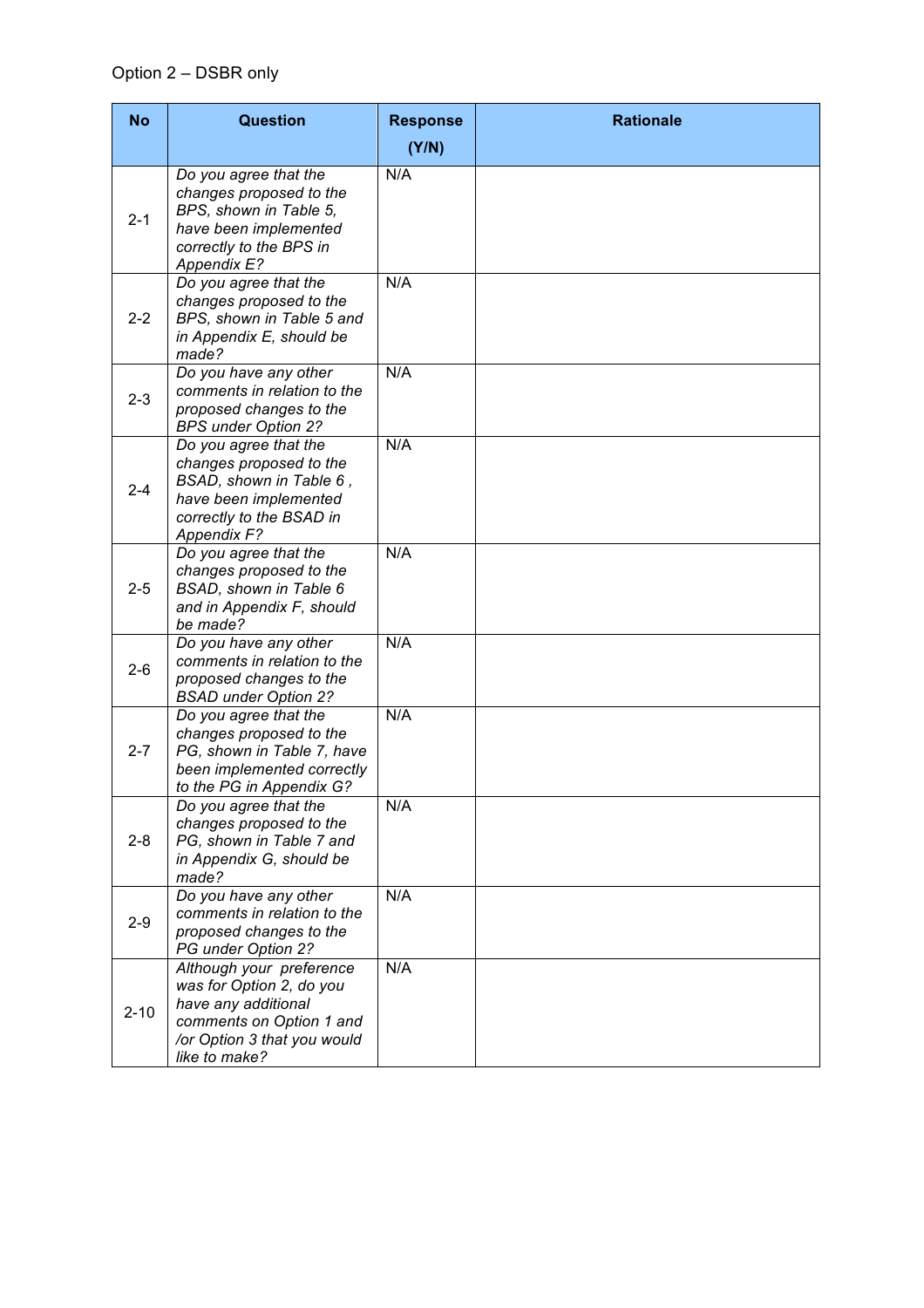| <b>No</b> | <b>Question</b>                                                                                                                                         | <b>Response</b> | <b>Rationale</b> |
|-----------|---------------------------------------------------------------------------------------------------------------------------------------------------------|-----------------|------------------|
|           |                                                                                                                                                         | (Y/N)           |                  |
| $3 - 1$   | Do you agree that the<br>changes proposed to the<br>BPS, shown in Table 8,<br>have been implemented<br>correctly to the BPS in<br><b>Appendix H?</b>    | N/A             |                  |
| $3 - 2$   | Do you agree that the<br>changes proposed to the<br>BPS, shown in Table 8 and<br>in Appendix H, should be<br>made?                                      | N/A             |                  |
| $3 - 3$   | Do you have any other<br>comments in relation to the<br>proposed changes to the<br><b>BPS under Option 3?</b>                                           | N/A             |                  |
| $3 - 4$   | Do you agree that the<br>changes proposed to the<br>BSAD, shown in Table 9,<br>have been implemented<br>correctly to the BSAD in<br>Appendix J?         | N/A             |                  |
| $3-5$     | Do you agree that the<br>changes proposed to the<br>BSAD, shown in Table 9<br>and in Appendix J, should<br>be made?                                     | N/A             |                  |
| $3-6$     | Do you have any other<br>comments in relation to the<br>proposed changes to the<br><b>BSAD under Option 3?</b>                                          | N/A             |                  |
| $3 - 7$   | Do you agree that the<br>changes proposed to the<br>PG, shown in Table 10,<br>have been implemented<br>correctly to the PG in<br>Appendix K?            | N/A             |                  |
| $3-8$     | Do you agree that the<br>changes proposed to the<br>PG, shown in Table 10 and<br>in Appendix K, should be<br>made?                                      | N/A             |                  |
| $3-9$     | Do you have any other<br>comments in relation to the<br>proposed changes to the<br>PG under Option 3?                                                   | N/A             |                  |
| $3 - 10$  | Do you agree that the<br>changes proposed to the<br>SMAF, shown in Table 11,<br>have been implemented<br>correctly to the SMAF in<br><b>Appendix L?</b> | N/A             |                  |
| $3 - 11$  | Do you agree that the<br>changes proposed to the<br>SMAF, shown in Table 11<br>and in Appendix L, should<br>be made?                                    | N/A             |                  |